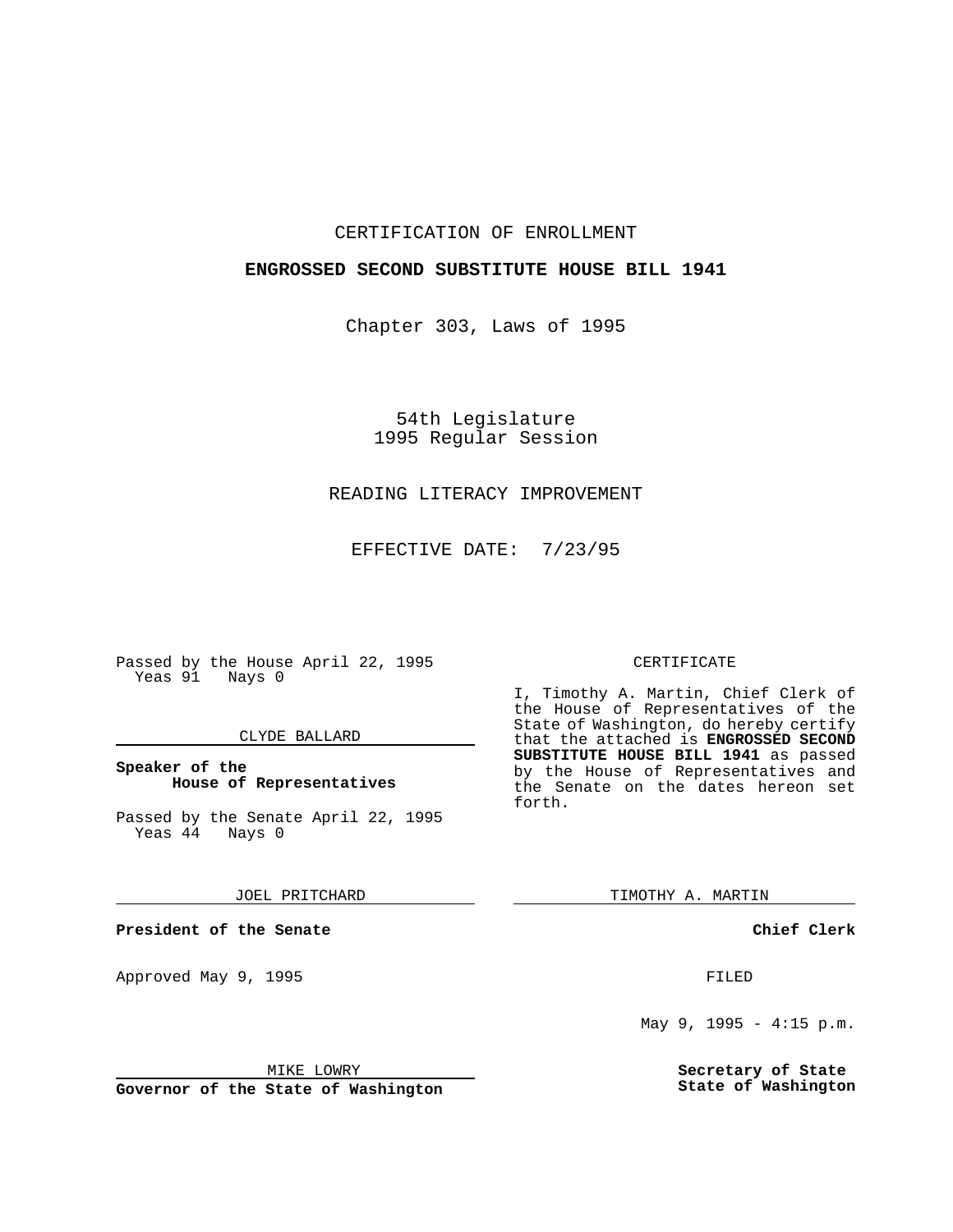# **ENGROSSED SECOND SUBSTITUTE HOUSE BILL 1941** \_\_\_\_\_\_\_\_\_\_\_\_\_\_\_\_\_\_\_\_\_\_\_\_\_\_\_\_\_\_\_\_\_\_\_\_\_\_\_\_\_\_\_\_\_\_\_

\_\_\_\_\_\_\_\_\_\_\_\_\_\_\_\_\_\_\_\_\_\_\_\_\_\_\_\_\_\_\_\_\_\_\_\_\_\_\_\_\_\_\_\_\_\_\_

AS RECOMMENDED BY THE CONFERENCE COMMITTEE

Passed Legislature - 1995 Regular Session

#### **State of Washington 54th Legislature 1995 Regular Session**

**By** House Committee on Appropriations (originally sponsored by Representatives Johnson, Brumsickle, Talcott and Thompson)

Read first time 03/06/95.

 AN ACT Relating to the improvement of reading literacy; adding a new section to chapter 28A.630 RCW; and creating a new section.

BE IT ENACTED BY THE LEGISLATURE OF THE STATE OF WASHINGTON:

 NEW SECTION. **Sec. 1.** The legislature finds that the ability to read with comprehension and skill is essential for success in school, and for success in future life. As we enter into the twenty-first century, the ability to read is critical to personal and family prosperity. It is the intent of the legislature to improve student learning by focusing on reading literacy in our public schools.

 NEW SECTION. **Sec. 2.** A new section is added to chapter 28A.630 RCW to read as follows:

 (1) The elementary grades assessment developed by the commission on student learning under RCW 28A.630.885(3)(b)(i) shall require that all public school students are assessed for reading literacy skills in the third grade no later than March 31st.

 (2) The reading assessment in subsection (1) of this section shall be available for use by elementary schools no later than the 1996-97